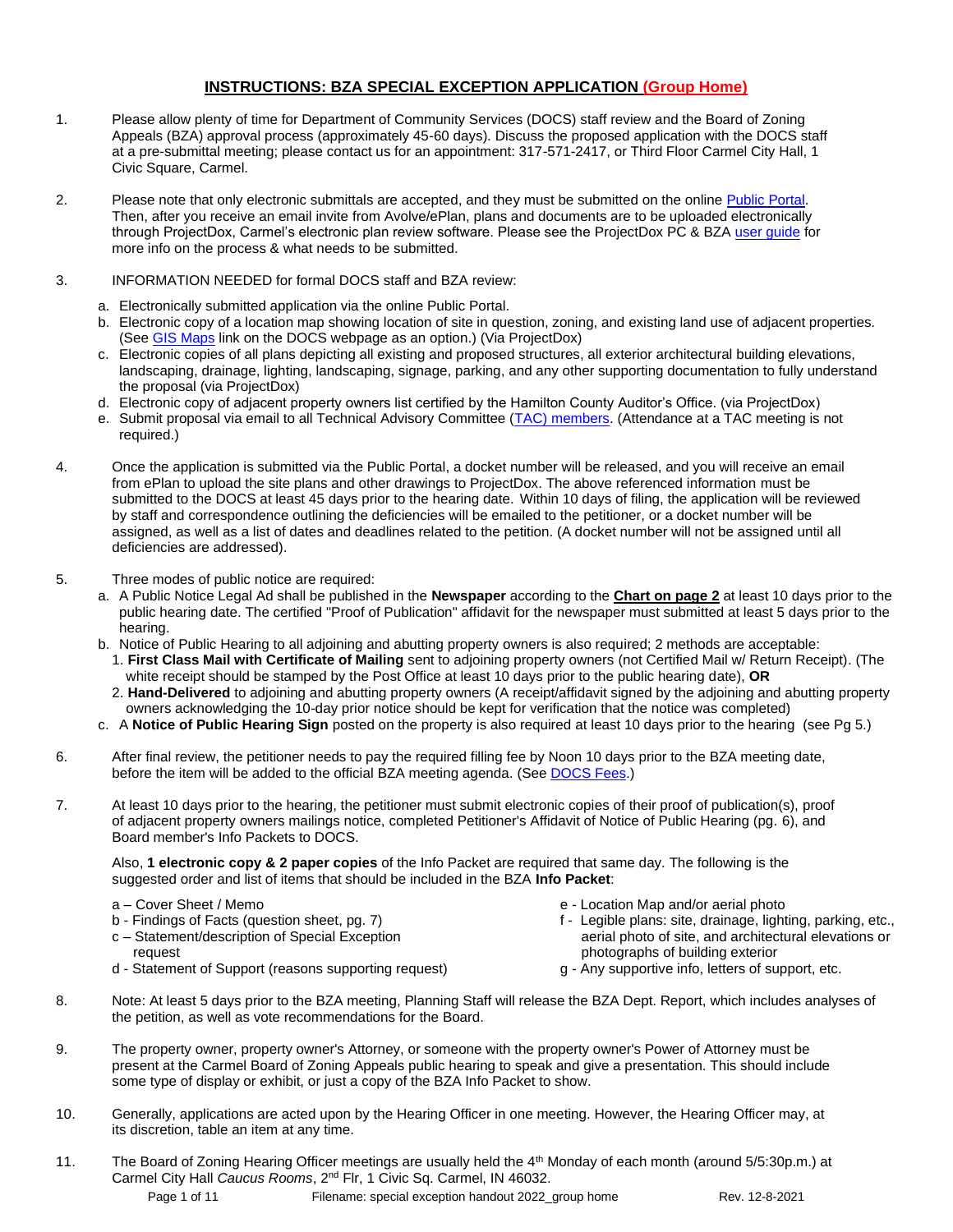## **NOTICE OF PUBLIC HEARING – NEWSPAPER PUBLICATION (LEGAL AD)**

### *(FOR INITIAL APPLICATIONS ONLY; PUBLICATION NOT REQUIRED FOR RENEWAL APPLICATIONS)*

Per Article VI, Section 3 of the BZA Rules of Procedure, a legal notice shall be published in the Current in Carmel newspaper. However, affected areas located within a non-Carmel postal ZIP code (Westfield, Zionsville, Indianapolis) must place a legal notice in the corresponding city's newspaper. Refer to the chart below to find what publications to notify based upon the corresponding ZIP code. **(Please note: subject sites located on the border between a Carmel and a non-Carmel zip code must make legal ad notice to two newspapers.)**

| <b>Zip Code</b>                      | <b>Publication</b>       |
|--------------------------------------|--------------------------|
| 46032 or 46033                       | <b>Current in Carmel</b> |
| 46074                                | Current in Westfield     |
| 46077                                | Current in Zionsville    |
| 46240, 46260, 46268, 46280, or 46290 | Indianapolis Star        |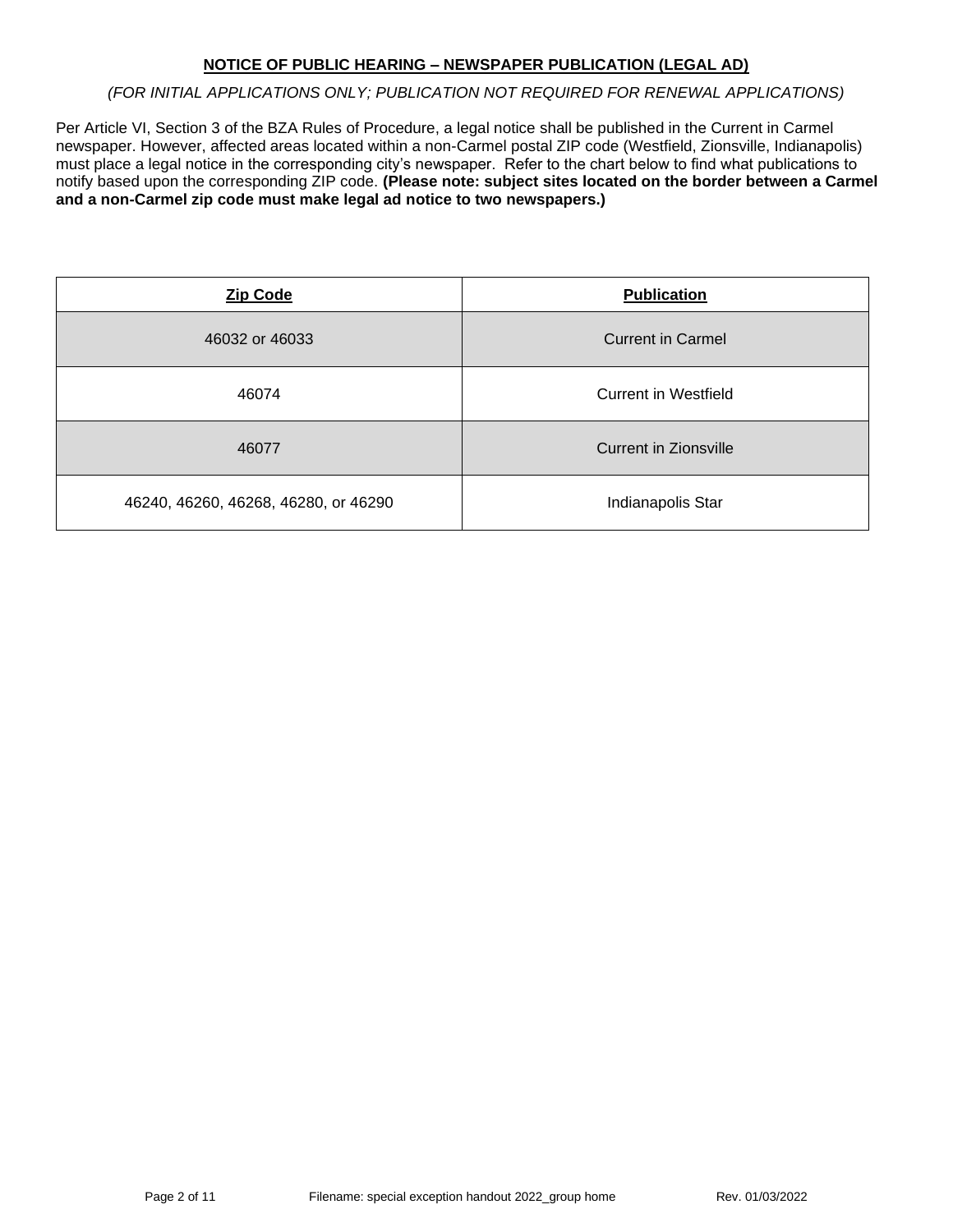## *(Template for published and mailed Public Notice – Legal Ad Publication not required for Renewal Applications*)

| NOTICE OF PUBLIC HEARING BEFORE THE CARMEL BOARD OF ZONING APPEALS HEARING OFFICER                                                                                                                 |
|----------------------------------------------------------------------------------------------------------------------------------------------------------------------------------------------------|
|                                                                                                                                                                                                    |
| Notice is hereby given that the Carmel Board of Zoning Appeals Hearing Officer meeting on the ____________ of                                                                                      |
| Sq., Carmel, Indiana 46032 will hold a Public Hearing upon a Special Exception application to:                                                                                                     |
| (Explain your request—to gain approval for a Group Home with XX beds)                                                                                                                              |
|                                                                                                                                                                                                    |
|                                                                                                                                                                                                    |
|                                                                                                                                                                                                    |
| On the property being known as: (address)                                                                                                                                                          |
|                                                                                                                                                                                                    |
| The real estate affected by said application is described as follows: (Insert Legal Description OR Tax parcel ID number(s))                                                                        |
|                                                                                                                                                                                                    |
| The petition may be examined on the City's website, through Public Documents - Laserfiche.                                                                                                         |
| All interested persons desiring to present their views on the above application, either in writing or verbally, will be given an<br>opportunity to be heard at the above-mentioned time and place. |
|                                                                                                                                                                                                    |

**PETITIONERS** 

*(Note: When mailing out public notices to adjacent property owners, it is recommended that you include a location map, as well.)*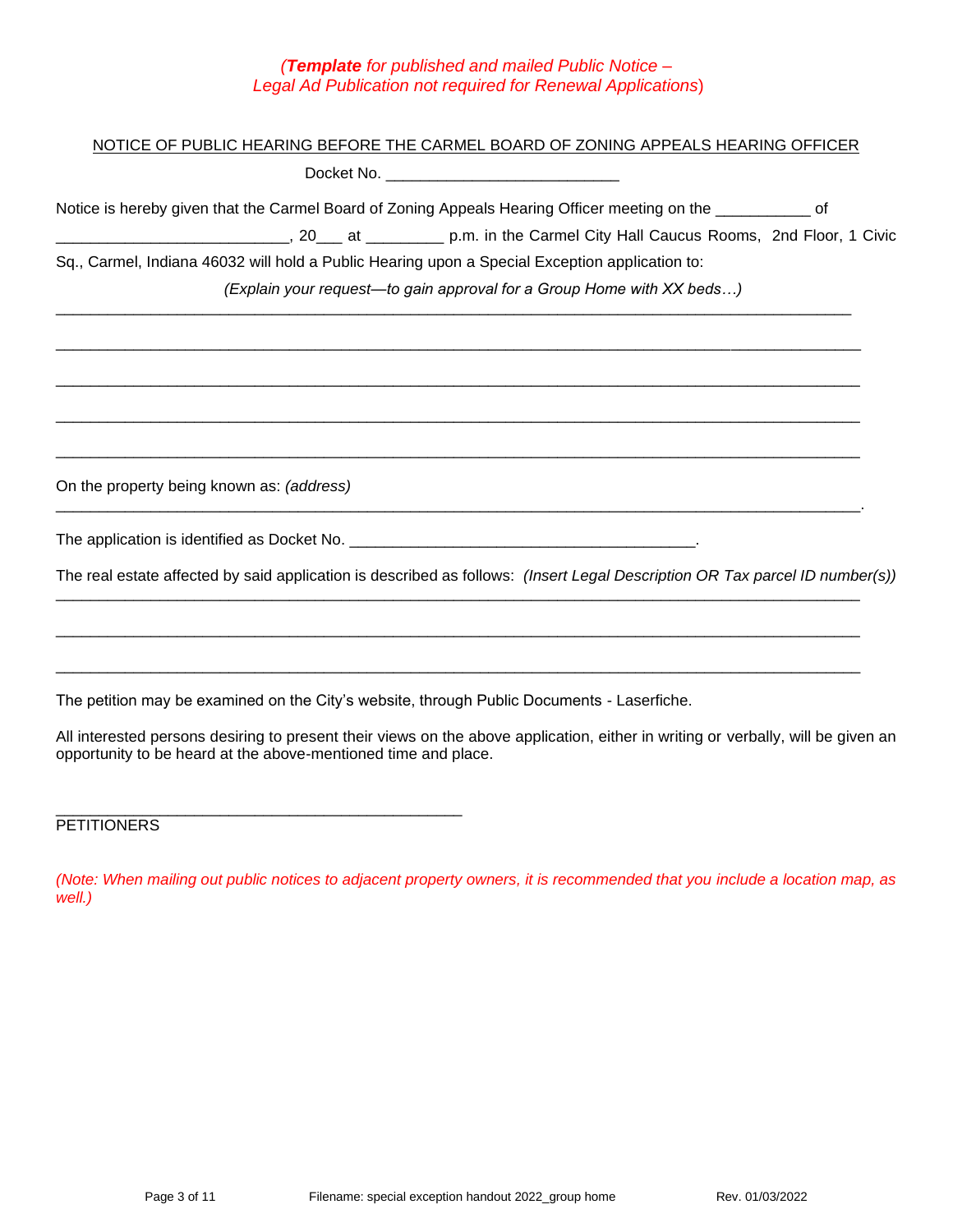### **ADJACENT PROPERTY OWNERS LIST**

I, *(Auditor's Name)* (*Auditor's Name*) 1. Auditor of Hamilton County, Indiana, certify that the attached affidavit is a true and complete listing of the adjoining and adjacent property owners concerning Docket No.

**OWNER** 

**ADDRESS** 

| <b>EXAMPLE ONLY:</b><br>Formal list request sheet & official list<br>may be acquired from the Hamilton<br>County Real Property Dept. (317-770-<br>4412 or hamiltoncounty.in.gov). Please<br>allow 3 to 5 days for Hamilton County to<br>complete your request. |  |  |
|----------------------------------------------------------------------------------------------------------------------------------------------------------------------------------------------------------------------------------------------------------------|--|--|
|                                                                                                                                                                                                                                                                |  |  |
|                                                                                                                                                                                                                                                                |  |  |

Auditor of Hamilton County, Indiana

Date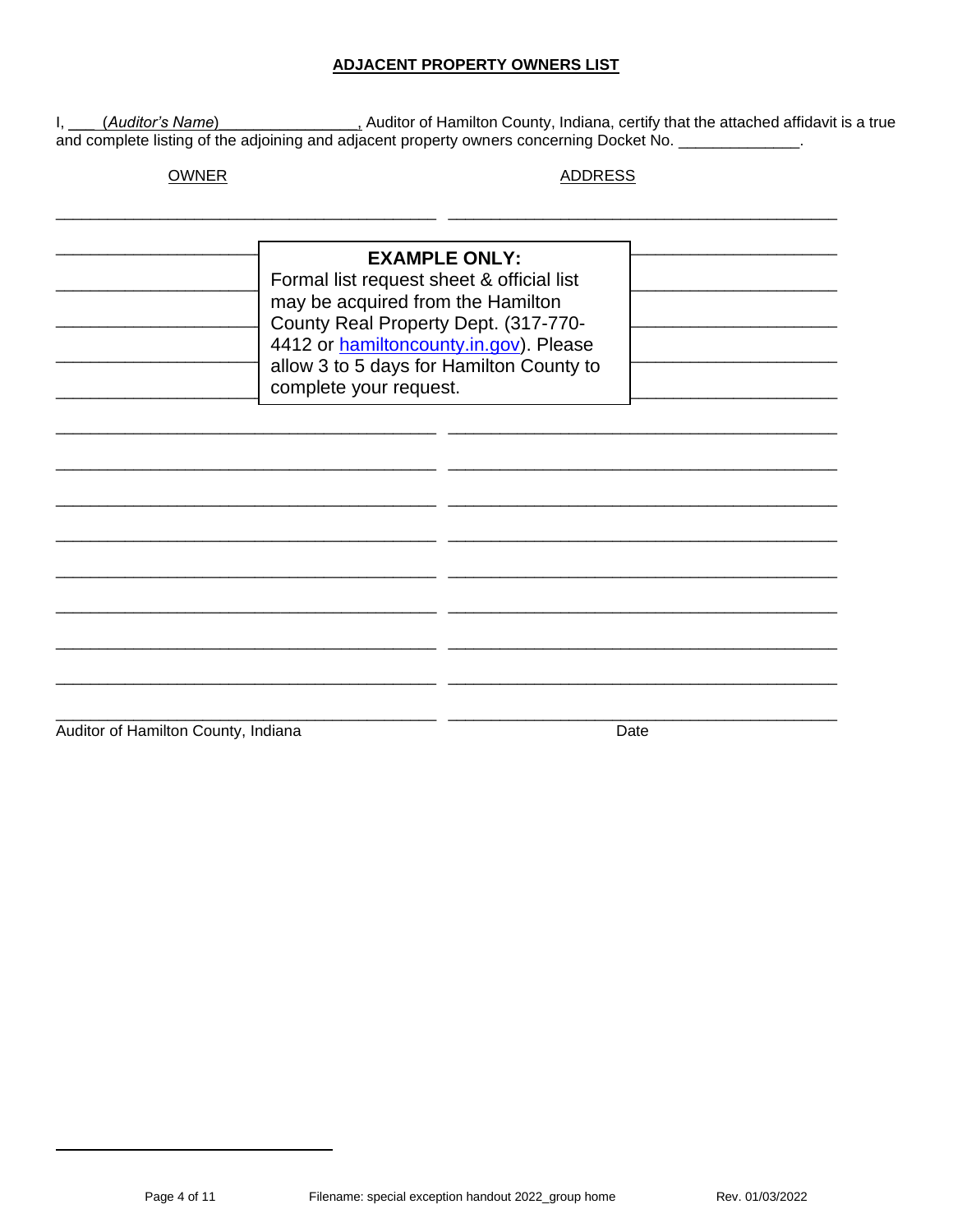# **Public Notice Sign Procedure:**

The petitioner shall incur the cost of the purchasing, placing, and removing the sign. The sign must be placed in a highly visible and legible location from the road on the property that is involved with the public hearing.

The public notice sign shall meet the following requirements:

- 1. Must be placed on the subject property no less than 10 days prior to the public hearing date.
- 2. Sign must follow the sign design requirements:
	- Must be  $24" \times 36"$  vertical
	- Must be double sided
	- Must be composed of weather resistant material, such as corrugated plastic or laminated poster board
	- Must be mounted in a heavy-duty metal frame
- 3. The sign must contain the following:
	- 12" x 24" PMS 1805 Red box with white text at the top
	- White background with black text below.
	- Text used in example to the right, with Application Type, Date\*, and Time of subject public hearing
	- \* The Date should be written in day, month, and date format. *Example: "Mon., Jan. 23"*
- 4. The sign must be removed within 72 hours of public hearing conclusion

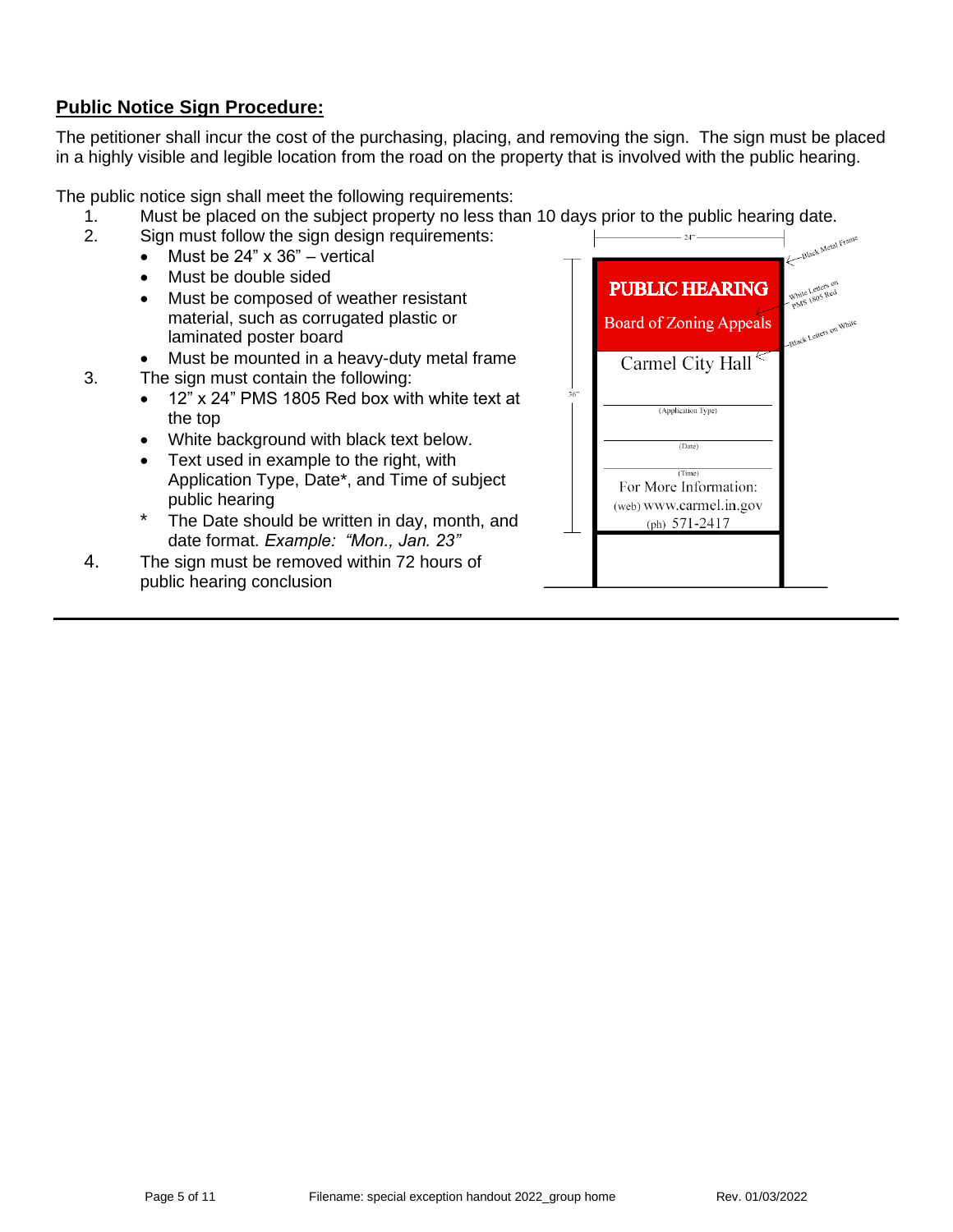#### **PETITIONER'S AFFIDAVIT OF NOTICE OF PUBLIC HEARING** CARMEL BOARD OF ZONING APPEALS

## **Adjacent Properties Notice Affidavit:**

| I(We) | do hereby certify that a legal notice of public hearing before the                                     |                              |
|-------|--------------------------------------------------------------------------------------------------------|------------------------------|
|       | Carmel Board of Zoning Appeals considering Docket No.                                                  | , was given at least 10 days |
|       | prior to the date of the public hearing to the attached listed adjoining and abutting property owners. |                              |

## **Public Notice Sign Placement Affidavit:**

I (We) do hereby certify that placement of the public notice sign to consider Docket No. *CONSIDER 2004* , was placed on the subject property at least 10 days prior to the date of the public hearing at the address listed below:

STATE OF INDIANA, COUNTY OF **COUNTY OF STATE**, SS:

\_\_\_\_\_\_\_\_\_\_\_\_\_\_\_\_\_\_\_\_\_\_\_\_\_\_\_\_\_\_\_\_\_\_\_\_\_\_\_\_\_\_\_\_\_\_\_\_

The undersigned, having been duly sworn, upon oath says that the above information is true and correct as he is informed and believes.

(Signature of Petitioner)

(Printed name of Petitioner)

Subscribed and sworn to before me this day of  $\frac{1}{2}$ , 20 ...

Notary Public - Signature

Notary Public – Printed Name

My Commission Expires:

(SEAL)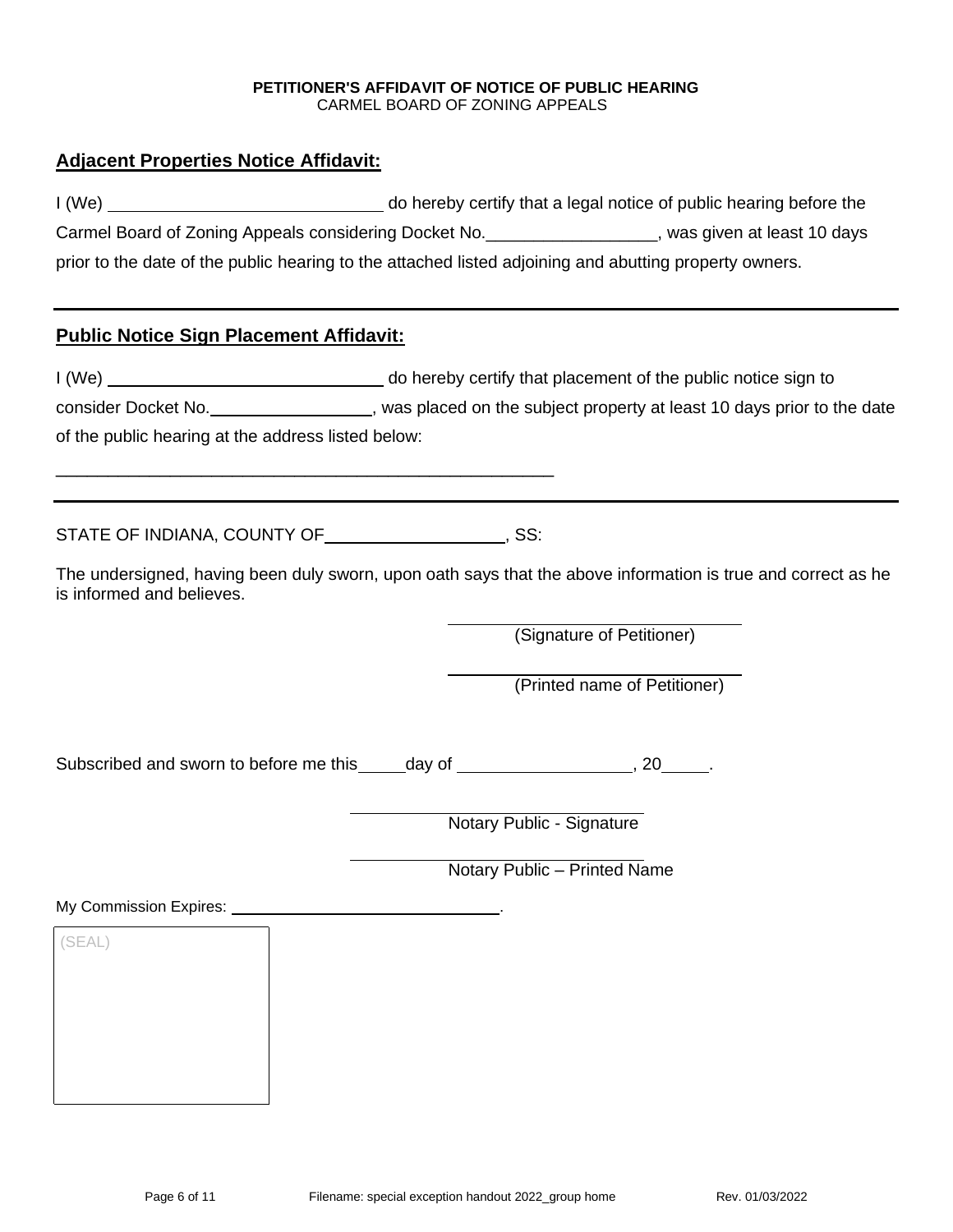#### **FINDINGS OF FACT - SPECIAL EXCEPTION** CARMEL BOARD OF ZONING APPEALS

*(Petitioner fills out 1-3 + first 2 blanks)* Docket No.: Petitioner: 1. The approval of this Special Exception will not negatively affect surrounding property values because: \_\_\_\_\_\_\_\_\_\_\_\_\_\_\_\_\_\_\_\_\_\_\_\_\_\_\_\_\_\_\_\_\_\_\_\_\_\_\_\_\_\_\_\_\_\_\_\_\_\_\_\_\_\_\_\_\_\_\_\_\_\_\_\_\_\_\_\_\_\_\_\_\_\_\_\_\_\_\_\_\_\_\_\_\_\_\_\_\_\_\_\_\_\_\_ \_\_\_\_\_\_\_\_\_\_\_\_\_\_\_\_\_\_\_\_\_\_\_\_\_\_\_\_\_\_\_\_\_\_\_\_\_\_\_\_\_\_\_\_\_\_\_\_\_\_\_\_\_\_\_\_\_\_\_\_\_\_\_\_\_\_\_\_\_\_\_\_\_\_\_\_\_\_\_\_\_\_\_\_\_\_\_\_\_\_\_\_\_\_\_ \_\_\_\_\_\_\_\_\_\_\_\_\_\_\_\_\_\_\_\_\_\_\_\_\_\_\_\_\_\_\_\_\_\_\_\_\_\_\_\_\_\_\_\_\_\_\_\_\_\_\_\_\_\_\_\_\_\_\_\_\_\_\_\_\_\_\_\_\_\_\_\_\_\_\_\_\_\_\_\_\_\_\_\_\_\_\_\_\_\_\_\_\_\_\_ 2. This Special Exception will be compatible with existing land uses in the neighborhood because:  $\mathcal{L}_\mathcal{L} = \{ \mathcal{L}_\mathcal{L} = \{ \mathcal{L}_\mathcal{L} = \{ \mathcal{L}_\mathcal{L} = \{ \mathcal{L}_\mathcal{L} = \{ \mathcal{L}_\mathcal{L} = \{ \mathcal{L}_\mathcal{L} = \{ \mathcal{L}_\mathcal{L} = \{ \mathcal{L}_\mathcal{L} = \{ \mathcal{L}_\mathcal{L} = \{ \mathcal{L}_\mathcal{L} = \{ \mathcal{L}_\mathcal{L} = \{ \mathcal{L}_\mathcal{L} = \{ \mathcal{L}_\mathcal{L} = \{ \mathcal{L}_\mathcal{$  $\mathcal{L}_\mathcal{L} = \{ \mathcal{L}_\mathcal{L} = \{ \mathcal{L}_\mathcal{L} = \{ \mathcal{L}_\mathcal{L} = \{ \mathcal{L}_\mathcal{L} = \{ \mathcal{L}_\mathcal{L} = \{ \mathcal{L}_\mathcal{L} = \{ \mathcal{L}_\mathcal{L} = \{ \mathcal{L}_\mathcal{L} = \{ \mathcal{L}_\mathcal{L} = \{ \mathcal{L}_\mathcal{L} = \{ \mathcal{L}_\mathcal{L} = \{ \mathcal{L}_\mathcal{L} = \{ \mathcal{L}_\mathcal{L} = \{ \mathcal{L}_\mathcal{$ \_\_\_\_\_\_\_\_\_\_\_\_\_\_\_\_\_\_\_\_\_\_\_\_\_\_\_\_\_\_\_\_\_\_\_\_\_\_\_\_\_\_\_\_\_\_\_\_\_\_\_\_\_\_\_\_\_\_\_\_\_\_\_\_\_\_\_\_\_\_\_\_\_\_\_\_\_\_\_\_\_\_\_\_\_\_\_\_\_\_\_\_\_\_\_ 3. Vehicular and pedestrian traffic in and around the premises will not be substantially affected by this Special Exception because: \_\_\_\_\_\_\_\_\_\_\_\_\_\_\_\_\_\_\_\_\_\_\_\_\_\_\_\_\_\_\_\_\_\_\_\_\_\_\_\_\_\_\_\_\_\_\_\_\_\_\_\_\_\_\_\_\_\_\_\_\_\_\_\_\_\_\_\_\_\_\_\_\_\_\_\_\_\_\_\_\_\_\_\_\_\_\_\_  $\Box$  $\Box$ \_\_\_\_\_\_\_\_\_\_\_\_\_\_\_\_\_\_\_\_\_\_\_\_\_\_\_\_\_\_\_\_\_\_\_\_\_\_\_\_\_\_\_\_\_\_\_\_\_\_\_\_\_\_\_\_\_\_\_\_\_\_\_\_\_\_\_\_\_\_\_\_\_\_\_\_\_\_\_\_\_\_\_\_\_\_\_\_\_\_\_\_\_\_\_ **DECISION** Yes \_\_\_No: The Board has reviewed the requirements of UDO, Section 5.72 as they relate to this Special Exception, and does not find that those criteria prevent the granting of the Special Exception. IT IS THEREFORE the decision of the Carmel Board of Zoning Appeals that Special Exception Docket No. is granted, subject to any conditions stated in the minutes of this Board, which are incorporated herein by reference and made a part hereof. Adopted this day of the set of the set of the set of the set of the set of the set of the set of the set of the set of the set of the set of the set of the set of the set of the set of the set of the set of the set of the \_\_\_\_\_\_\_\_\_\_\_\_\_\_\_\_\_\_\_\_\_\_\_\_\_\_\_\_\_\_\_\_\_\_\_\_\_\_\_\_\_\_\_ CHAIRPERSON, Carmel Board of Zoning Appeals \_\_\_\_\_\_\_\_\_\_\_\_\_\_\_\_\_\_\_\_\_\_\_\_\_\_\_\_\_\_\_\_\_\_\_\_\_\_\_\_\_\_\_ SECRETARY, Carmel Board of Zoning Appeals *(Commitments and/or Conditions of approval of the Board, if any, are listed on the Letter of Grant.)*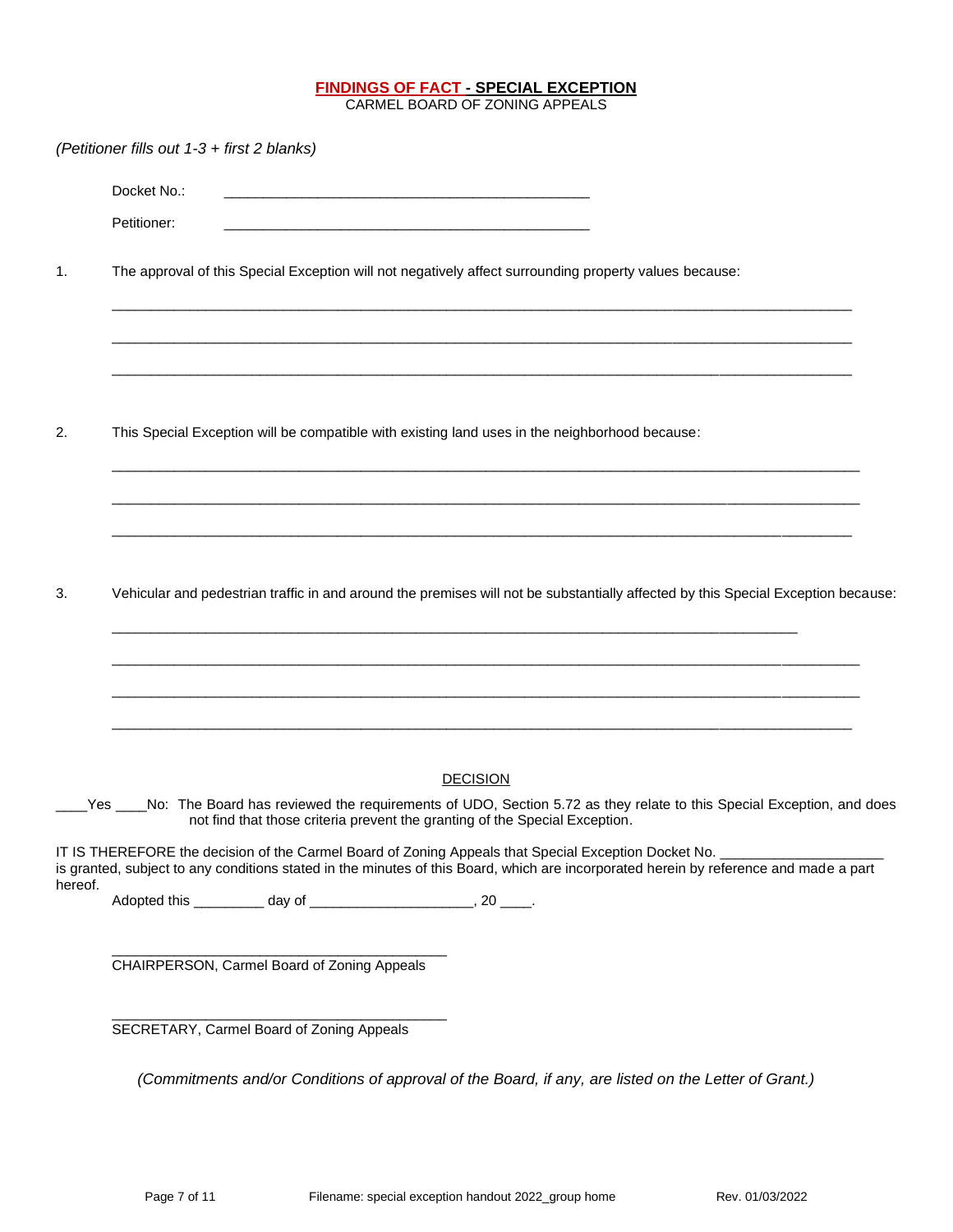## **Checklist - Special Exception**

### **Applications must include the following applicable materials:**

- □ Complete Application, created and submitted in the online [Public Portal,](https://cw.carmel.in.gov/PublicAccess/template/Login.aspx) at least 45 days prior to scheduled public hearing.
- □ Primary and Secondary Emergency Contact Information to the shared with the Carmel Police Department (if the special exception is approved).
- □ Electronic copy of Adjacent Property Owners list certified by the Hamilton County Auditor's Office. Formal list request sheet & official list may be acquired from the Hamilton County Real Property Dept. (317-770-4412 or [hamiltoncounty.in.gov\)](https://www.hamiltoncounty.in.gov/369/Adjoiner-Property-Notifications). Please allow 5 days for the County to complete your request.
- □ Electronic copies of Site and Building that includes:
	- 1. Aerial photo of the site showing existing structures and layout.
	- 2. Photographs of the site and of the existing building exterior (if applicable).
	- 3. Floor Plan and Exterior Architectural Building Elevations
	- 4. Site Plan showing site layout, and with setbacks, lot cover, etc.
	- 5. Location and details of parking spaces and parking area
	- 6. Landscape Plan
	- 7. Lighting Plan
	- 8. Trash tote/dumpster location and enclosure
	- 9. Signage (if any)
	- 10. Grading & drainage plans
	- 11. Compliance with Transportation Plan (street right of way dedication and path/sidewalk)
- □ Electronic copy of Covenants and/or Commitments, if any.

All documents must be legible. The omission of any of the materials indicated in the above checklist may lead to your petition being placed on a later docket, or not accepted for filing.

*(For additional information, please refer to [UDO](https://www.carmel.in.gov/department-services/community-services-planning-and-zoning-/codes-ordinances) Section 5.72 for Group Home - Use Specific Standards and also UDO Section 9.08 for Special Exception process.)*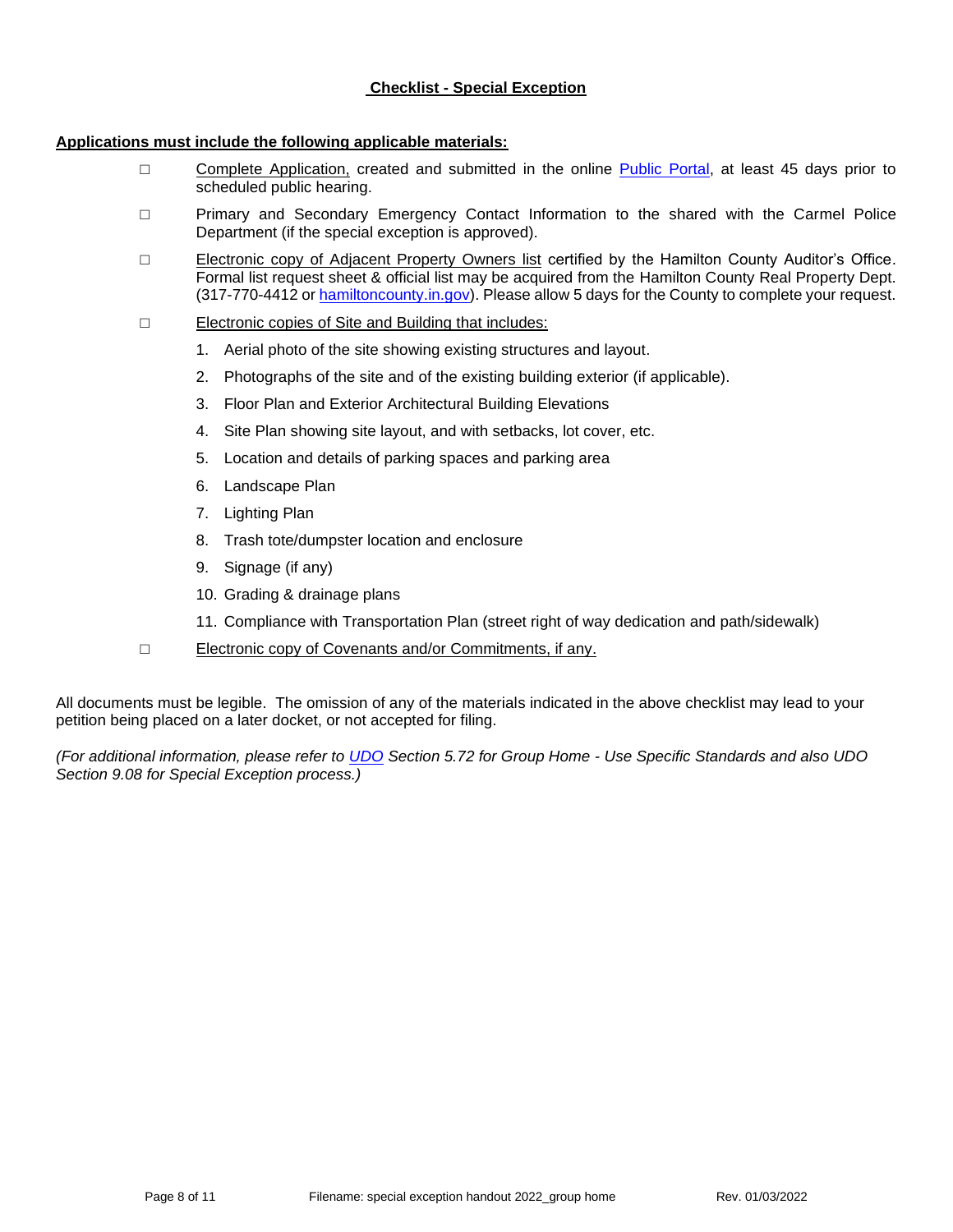#### **\*This is a PDF version of the application. The official application should be created and submitted online via the Public Portal:<https://cw.carmel.in.gov/PublicAccess/template/Login.aspx> \***

### **SPECIAL EXCEPTION APPLICATION - GROUP HOME**

|    | Fee: \$107, plus \$107 per bedroom<br><b>Office Use Only</b>                                                                                                                                                                         |  |  |
|----|--------------------------------------------------------------------------------------------------------------------------------------------------------------------------------------------------------------------------------------|--|--|
|    | DOCKET NO.                                                                                                                                                                                                                           |  |  |
|    | Previous Docket No(s).<br>Renewal?                                                                                                                                                                                                   |  |  |
|    | <b>APPLICANT / OWNER INFORMATION:</b>                                                                                                                                                                                                |  |  |
| 1) |                                                                                                                                                                                                                                      |  |  |
|    |                                                                                                                                                                                                                                      |  |  |
|    |                                                                                                                                                                                                                                      |  |  |
|    | Owner: <u>2000 - 2000 - 2000 - 2000 - 2000 - 2000 - 2000 - 2000 - 2000 - 2000 - 2000 - 2000 - 2000 - 2000 - 2000 - 2000 - 2000 - 2000 - 2000 - 2000 - 2000 - 2000 - 2000 - 2000 - 2000 - 2000 - 2000 - 2000 - 2000 - 2000 - 2000</u> |  |  |
|    |                                                                                                                                                                                                                                      |  |  |
|    |                                                                                                                                                                                                                                      |  |  |
| 2) |                                                                                                                                                                                                                                      |  |  |
|    |                                                                                                                                                                                                                                      |  |  |
|    |                                                                                                                                                                                                                                      |  |  |
|    |                                                                                                                                                                                                                                      |  |  |
|    |                                                                                                                                                                                                                                      |  |  |
| 3) | Applicant's Status: (Check the appropriate response)                                                                                                                                                                                 |  |  |
|    | (a) The applicant's name is on the deed to the property                                                                                                                                                                              |  |  |
|    | (b) The applicant is the contract purchaser of the property                                                                                                                                                                          |  |  |
|    |                                                                                                                                                                                                                                      |  |  |
| 4) | If Item 3) (c) is checked, please complete the following:                                                                                                                                                                            |  |  |
|    |                                                                                                                                                                                                                                      |  |  |
|    |                                                                                                                                                                                                                                      |  |  |
| 5) |                                                                                                                                                                                                                                      |  |  |
| 6) | Record of Ownership:                                                                                                                                                                                                                 |  |  |
|    |                                                                                                                                                                                                                                      |  |  |
|    | <b>PROPERTY INFORMATION:</b>                                                                                                                                                                                                         |  |  |
| 7) |                                                                                                                                                                                                                                      |  |  |
|    |                                                                                                                                                                                                                                      |  |  |
|    |                                                                                                                                                                                                                                      |  |  |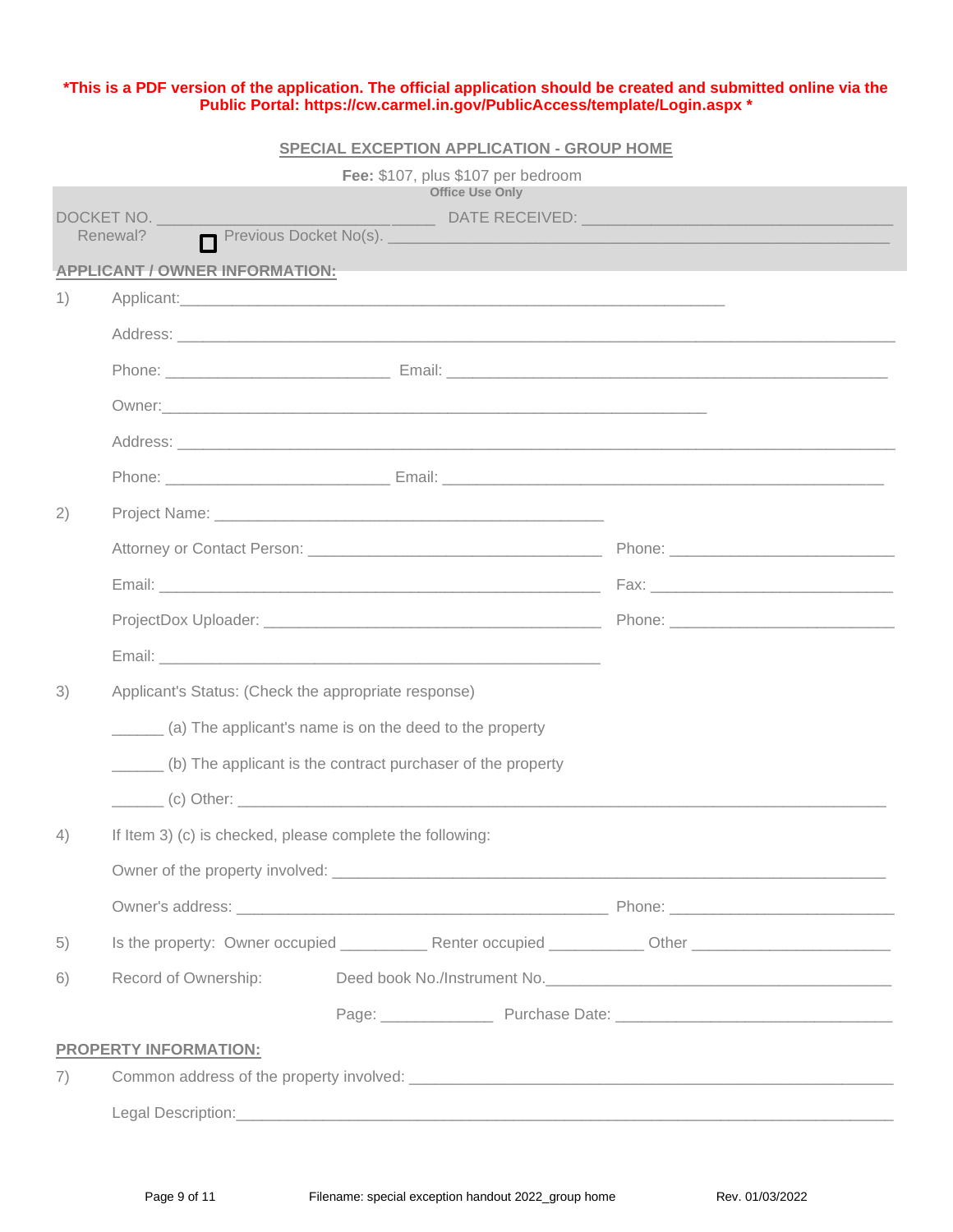Tax Parcel ID No.:\_\_\_\_\_\_\_\_\_\_\_\_\_\_\_\_\_\_\_\_\_\_\_\_\_\_\_\_\_\_\_\_\_\_\_\_\_\_\_\_\_\_\_\_\_\_\_\_\_\_\_\_\_\_\_\_\_\_\_\_\_\_\_\_\_\_\_\_\_\_\_\_\_\_\_

8) Zoning District:  $Overlav$  Zone (if applicable):

9) Present use of the property:

- 10) Approximate size of lot/parcel in question:\_\_\_\_\_\_\_\_\_\_\_\_\_\_\_\_\_\_\_\_\_\_\_\_\_\_\_\_\_\_\_\_\_\_\_\_\_\_\_\_\_\_\_\_\_\_\_\_\_\_\_\_acres
- 11) Are there any restrictions, laws, covenants, variances, special uses, or appeals filed in connection with this property that would relate or affect its use as a group home? If yes, give date and docket number, decision rendered and pertinent explanation.

\_\_\_\_\_\_\_\_\_\_\_\_\_\_\_\_\_\_\_\_\_\_\_\_\_\_\_\_\_\_\_\_\_\_\_\_\_\_\_\_\_\_\_\_\_\_\_\_\_\_\_\_\_\_\_\_\_\_\_\_\_\_\_\_\_\_\_\_\_\_\_\_\_\_\_\_\_\_\_\_\_\_\_\_\_\_\_\_\_\_

\_\_\_\_\_\_\_\_\_\_\_\_\_\_\_\_\_\_\_\_\_\_\_\_\_\_\_\_\_\_\_\_\_\_\_\_\_\_\_\_\_\_\_\_\_\_\_\_\_\_\_\_\_\_\_\_\_\_\_\_\_\_\_\_\_\_\_\_\_\_\_\_\_\_\_\_\_\_\_\_\_\_\_\_\_\_\_\_\_\_

\_\_\_\_\_\_\_\_\_\_\_\_\_\_\_\_\_\_\_\_\_\_\_\_\_\_\_\_\_\_\_\_\_\_\_\_\_\_\_\_\_\_\_\_\_\_\_\_\_\_\_\_\_\_\_\_\_\_\_\_\_\_\_\_\_\_\_\_\_\_\_\_\_\_\_\_\_\_\_\_\_\_\_\_\_\_\_\_\_\_

 $\Box$  . The contribution of the contribution of the contribution of the contribution of the contribution of the contribution of the contribution of the contribution of the contribution of the contribution of the contributi

\_\_\_\_\_\_\_\_\_\_\_\_\_\_\_\_\_\_\_\_\_\_\_\_\_\_\_\_\_\_\_\_\_\_\_\_\_\_\_\_\_\_\_\_\_\_\_\_\_\_\_\_\_\_\_\_\_\_\_\_\_\_\_\_\_\_\_\_\_\_\_\_\_\_\_\_\_\_\_\_\_\_\_\_\_\_\_\_\_\_

\_\_\_\_\_\_\_\_\_\_\_\_\_\_\_\_\_\_\_\_\_\_\_\_\_\_\_\_\_\_\_\_\_\_\_\_\_\_\_\_\_\_\_\_\_\_\_\_\_\_\_\_\_\_\_\_\_\_\_\_\_\_\_\_\_\_\_\_\_\_\_\_\_\_\_\_\_\_\_\_\_\_\_\_\_\_\_\_\_\_

### **SPECIAL EXCEPTION PROPOSAL:**

**(Petitioner, please read the considerations for a reasonable accommodation listed in UDO Section 5.72(E) and the number of resident ranges listed in UDO Section 9.08(A) that dictate the level of favorable consideration.)** 

12) State explanation of requested Special Exception (e.g. number of beds/persons that will be residents, number of employees per shift, etc.).

13) State reasons supporting the Special Exception: (Additionally, complete the attached question sheet entitled "Findings of Fact-Special Exception").

14) *Emergency Contact Information:* List primary and secondary emergency contact information for Group Home operation. Information to be shared with the Carmel Police Department if special exception is granted.

| PRIMARY EMERGENCY CONTACT | SECONDARY EMERGENCY CONTACT     |
|---------------------------|---------------------------------|
|                           |                                 |
|                           | Address: ______________________ |
|                           |                                 |
| Email:                    |                                 |

*The applicant understands that docket numbers will not be assigned until all supporting information has been submitted to the Department of Community Services.*

Applicant Signature: \_\_\_\_\_\_\_\_\_\_\_\_\_\_\_\_\_\_\_\_\_\_\_\_\_\_\_\_\_\_\_\_\_\_\_\_\_\_\_\_\_\_\_\_\_\_\_\_\_\_\_\_ Date: \_\_\_\_\_\_\_\_\_\_\_\_\_\_\_\_\_\_\_\_\_

The applicant certifies by signing this application that he/she has been advised that all representations of the Department of Community Services are advisory only and that the applicant should rely on appropriate Unified Development Ordinance and/or the legal advice of his/her attorney.